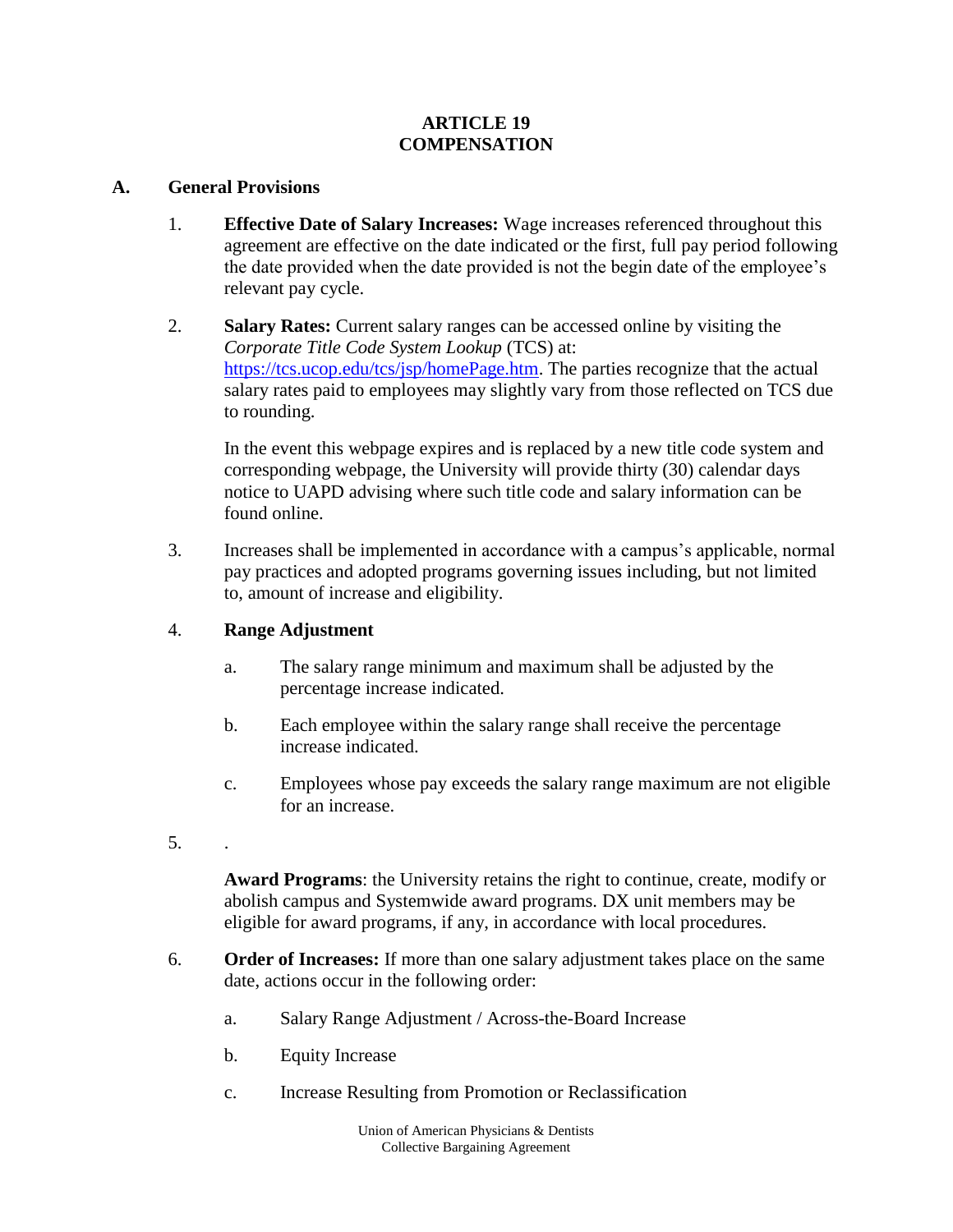#### **B. Wages**

## **1. Fiscal Year 2019-2020**

If the contract is ratified on or before June 1, 2019, effective July 1, 2019, the University will provide a range adjustment of three percent (3%) in accordance with Section A.4., above.

## **2. Fiscal Year 2020-2021**

Effective July 1, 2020, the University will provide a range adjustment of three percent (3%) in accordance with Section A.4., above.

## **3. Fiscal Year 2021-2022**

Effective July 1, 2021, the University will provide a range adjustment of three percent (3%) in accordance with Section A.4., above.

## **4. Fiscal Year 2022-2023**

Effective July 1, 2022, the University will provide a range adjustment of three percent (3%) in accordance with Section A.4., above.

## **5. Fiscal Year 2023-2024**

Effective July 1, 2023, the University will provide a range adjustment of three percent (3%) in accordance with Section A.4., above.

## **C**. **Market Equity Increases**

Non-probationary, career employees at the following locations (UCB, UCSF, UCLA, UCSC, UCSD, UCM, UCR) will receive a one percent (1%) market equity increase on the following dates. Said increases will be provided in accordance with section A. above.

July 1, 2019 July 1, 2020 July 1, 2021 July 1, 2022 July 1, 2023

# **D. Other Increases**